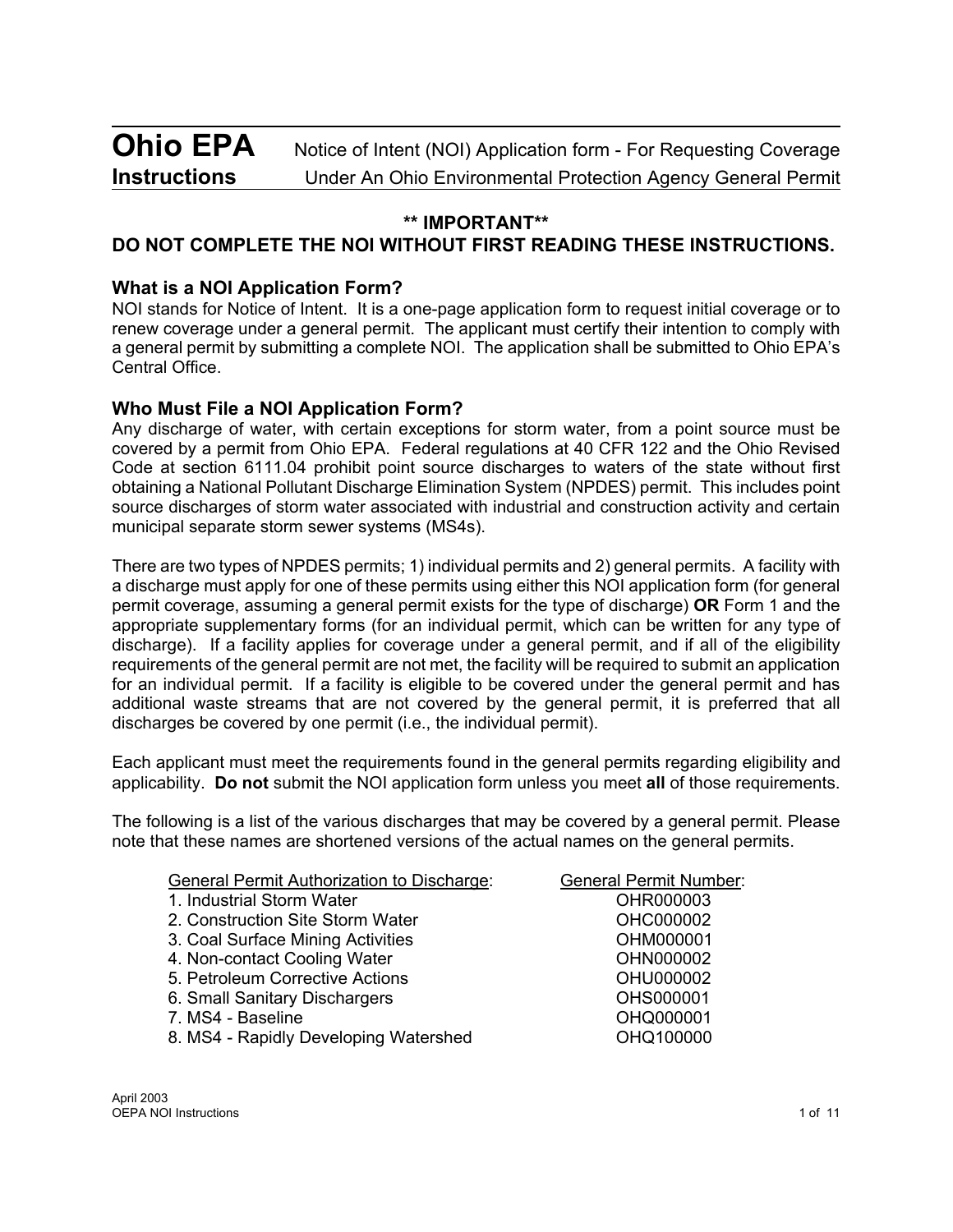#### **Where to file NOI Application Form**

NOIs must be sent to the following address: Ohio Environmental Protection Agency Office of Fiscal Administration P.O. Box 1049 Columbus, OH 43216-1049

#### **\*\* IMPORTANT** \*\*

**Responses must be typewritten or printed legibly in the spaces provided. NOIs transmitted by FAX will not be accepted. Incomplete NOI application forms, including those submitted without the application fee, will be returned to the applicant for resubmission.**

#### **Completing the Form**

All responses must be typewritten or printed legibly in the appropriate areas only. Please place each character slightly above the appropriate line on the NOI application form. If necessary, abbreviate to stay within the space allowed for each item. Use only one space for breaks between words. If the requested information does not apply to your facility, leave it blank. Do not include any symbols or punctuation marks unless otherwise noted in these instructions. Each NOI application form must be accompanied by a check for payment of the proper application fee. **Be sure to read the instructions printed at the top of NOI application form before completing the form.**

#### **I. Applicant Information/Mailing Address**

- **Company Name:** Fill in the legal name of the firm, person, public organization, or other entity that operates the facility or site described in this application. The name of the operator may or may not be the same as the facility. The company name is the name of the responsible party that is the legal entity that controls the facility's operation rather than the plant or site manager. For construction activities, the responsible party is the owner or the developer of the property. Do not use a colloquial name.
- **Mailing Address**: Enter the complete mailing address; including street address, city, state, and zip code. The permit and any correspondence will be mailed to this address.
- **Contact Person**: Give the name of a contact person who is responsible for addressing NPDES requirements.
- **Phone and Fax**: Provide the contact person's phone and fax numbers as: area code exchange numbers.
- **E-Mail Address**: Enter the contact person's e-mail address, if available.

#### **II. Facility/Site Location Information**

**Facility Name**: Enter the facility or site's official or legal name. The facility/site is the location of the operation and discharge to be covered by the general permit. Do not use a colloquial name.

**Facility Address/Location**: **Do NOT** enter P.O. Box numbers. Do **ONE** of the following:

- 1. Enter the facility's or site's complete physical address, including number and street, city/township, state, zip code, county, **OR**
- 2. If the facility lacks a street address, indicate the quarter, sections, county, township, and range (to the nearest quarter section) of the approximate center of the facility. If a site is located in more than one township and/or section,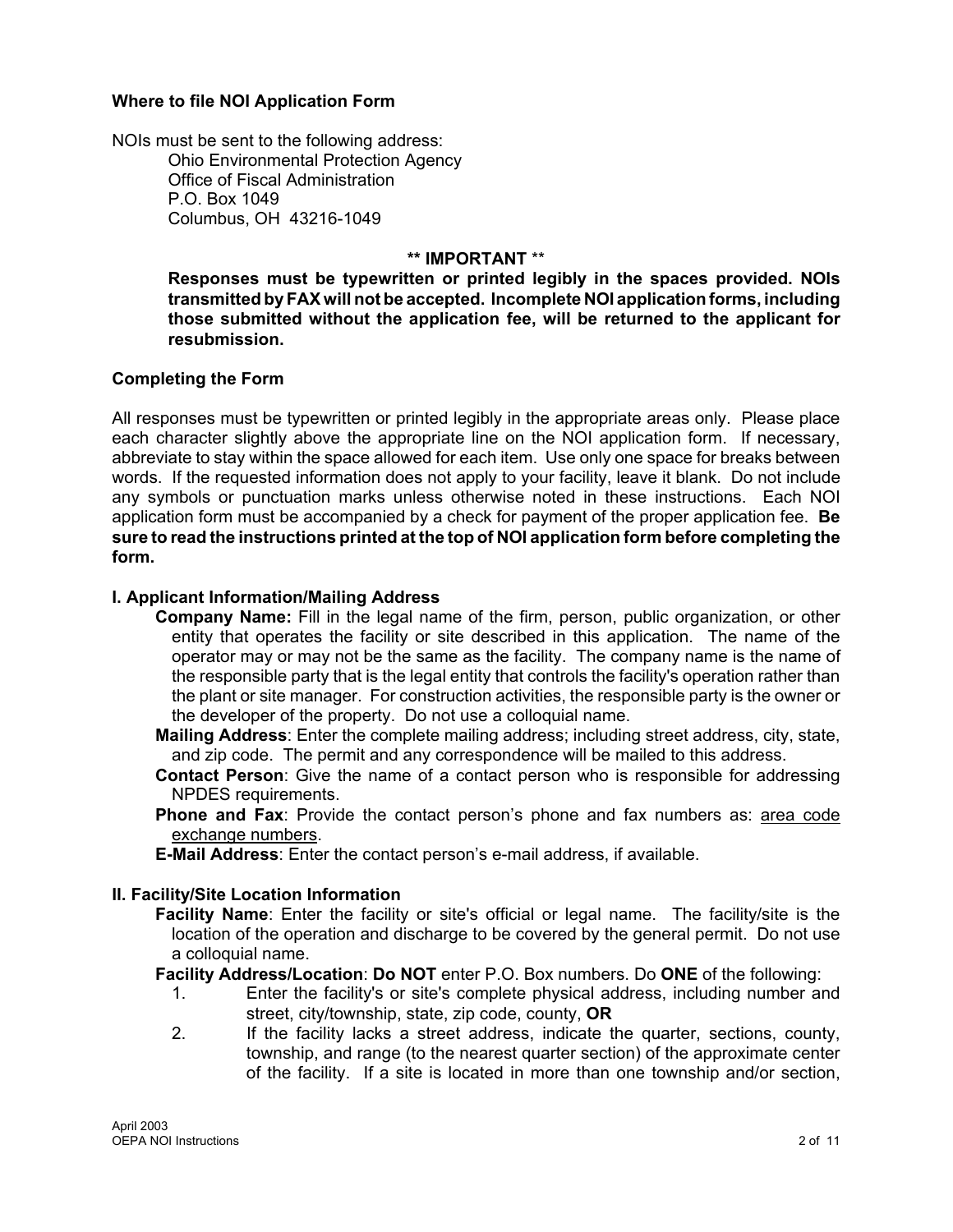please list all townships/sections. The first listed township/section should be the one that contains the main entrance to the facility. (If there is not adequate space provided on the NOI form, please provide an additional sheet of paper with this information.)

- **Facility Contact Person**: Give the name of the person who is responsible for the facility/site.
- **Phone and Fax**: Provide facility contact person's phone and fax numbers as: area code exchange numbers.
- **Facility Contact E-mail Address:** Provide the facility contact person's e-mail address, if available.

**IN THE CASE OF CONSTRUCTION ACTIVITY**, attach an 8 1/2" x 11" site map to each NOI. The map shall clearly show the location of the project with its perimeter outlined and existing adjacent identifiable roads. The perimeter of the project are the boundaries that ground disturbance will occur within and for which a storm water pollution prevention plan has been developed. Provide the facility contact person and project name on the map.

**IN THE CASE OF COAL SURFACE MINING OPERATIONS**, provide quarter, sections, county, township, and range. Coal surface mine applicants are to attach to NOIs an 8 1/2" x 11" site map [using 7.5 min. United States Geological Survey (USGS) topo map]; the map shall clearly show the affected area and location of treatment ponds with outfalls labeled 001, 002, etc. Also, the map shall indicate whether the ponds are existing or proposed. The map shall be labeled with its USGS topo map name. For proposed ponds at new mine sites, the NOI will serve as a Permit-to-Install application. USGS maps are available from:

- 1. Map Distribution, US Geological Survey, Building 41, Box 25286, Federal Center, Denver, Colorado 80225;
- 2. Their website a[t http://mapping.usgs.gov](http://mapping.usgs.gov)
- 3. By calling USGS at 1 (888) ASK-USGS
- 4. Commercial map dealers, which would be listed in the phone book; or
- 5. A public library.
- **Quarter/Section Range:** These must be completed if the facility or site does not have a street address. Please refer to the section above entitled "Facility Address/Location" for further explanation.
- **Receiving Stream or MS4:** If a facility discharges directly to receiving water(s), enter the name of the receiving water. If the initial receiving water(s) does not have a name, then write as "unnamed tributary to" first subsequent water that has a name. It is important that the name of the receiving waterbody where the discharge directly goes is listed. If a facility discharges to more than one receiving stream, list all receiving streams (if necessary, attach a separate sheet of paper). An MS4 is defined as "a conveyance that is owned or operated by a state, city, town, township, county, district, association, or other public entity that is designed or used for collecting or conveying storm water." If you discharge storm water to an MS4, then enter the name of the operator of the municipal separate storm sewer system (MS4) (e.g. municipality name, county name,...).
- **"State Nature Preserve"**: If you are aware of a state nature preserve, in accordance with Ohio Revised Code 1517.05, within 1,000 feet of the boundaries of your facility/site, then place an "X" in the associated space. Otherwise, leave the space blank.
- **"River Code"**: If the facility's discharge is to a river designed as scenic, wild, or recreational, or to a tributary within 1,000 feet of one of these segments, enter the appropriate river code in this space. Please refer to Attachment A of these instructions for a list of river segments. Enter the appropriate code in this space. If a river code does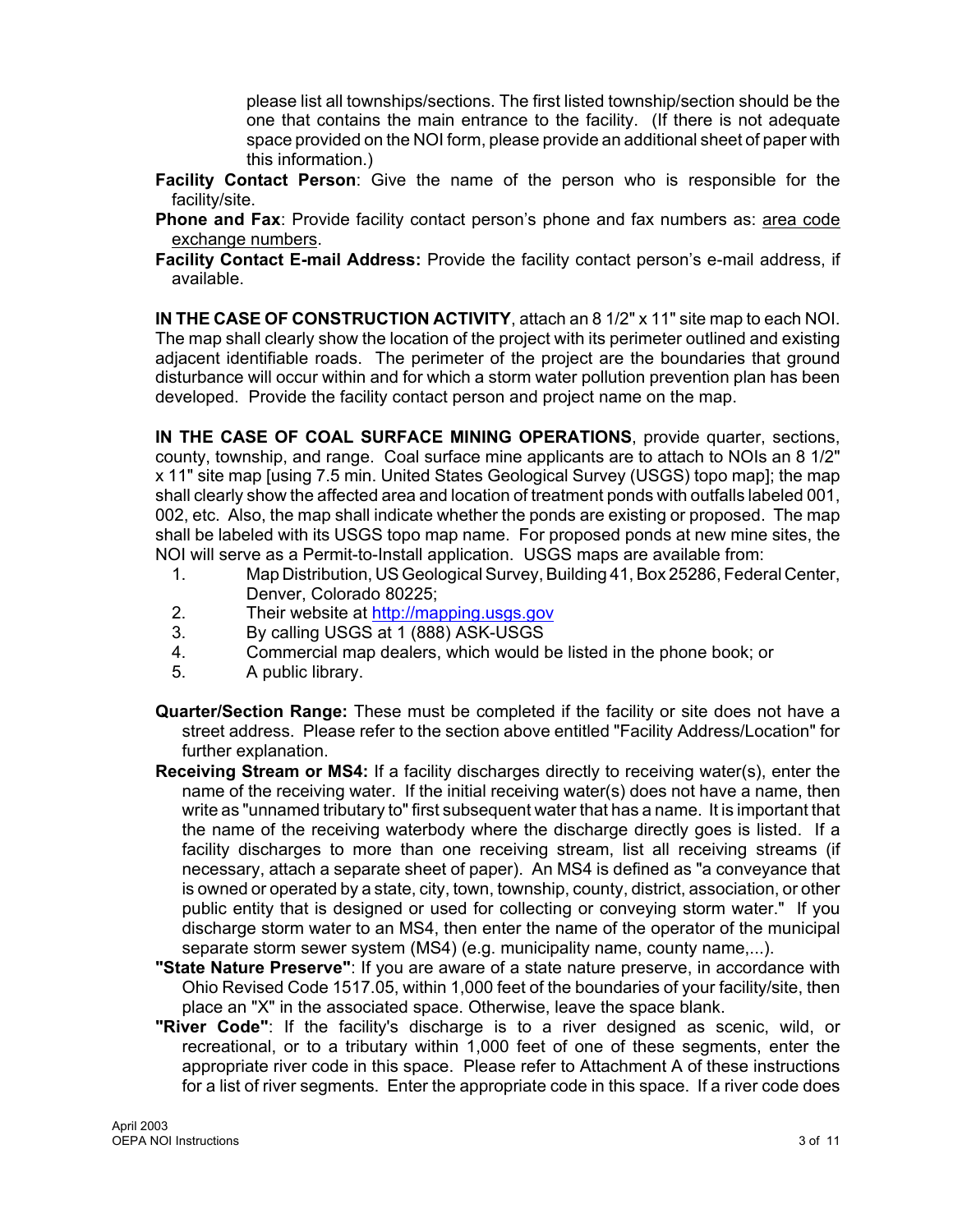not apply to the facility's receiving stream, leave the space blank.

- **General Permit Number:** Enter the general permit number for which coverage is being sought (i.e. in the case of renewing coverage, do not use your current general permit number). The first two spaces of the number are "OH" and have already been placed on the NOI; fill in the remaining characters. Please refer to the above section entitled "Who Must File a NOI Form?" (front page of these instructions) for a list of general permit names and associated permit numbers. Do not enter any number in this space other than the general permit number for which coverage is being sought.
- **Initial/Renewal Coverage:** The NOI form may be submitted to initiate first-time coverage under a general permit or to continue coverage under a renewed general permit. Place an "X" in the appropriate space.
- **Type of Activity:** In the case of non-industrial storm water and construction site storm water discharges, enter the title of the general permit for which you are applying for coverage. Please refer to the above section entitled "Who Must File a NOI Form?" for a list of general permit names and numbers. Please note the names listed in that section are shortened versions of the actual names on the general permits.
	- 1. Non-contact cooling water discharges **AND** Petroleum corrective actions: According to Part I.C.3. of these general permits, the applicant may request a waiver from the "limitations of coverage" if the applicant has an effluent monitoring requirement or limitation in their individual permit that is not in the applicable general permit. In order to request a waiver, enter "WAIVER REQUESTED" after the title of the general permit. Otherwise, as stated under Part I.C.2. of the permits, an applicant is not eligible for general permit coverage.
	- 2. Industrial storm water discharges: For industrial facilities, enter "Ind SW" and for those included due to SIC codes, enter the description of the SIC code. This should be the primary activity of the facility. For industrial activities identified in 40 CFR 122.26(b)(14)(i)-(ix) and (xi) by narrative description, use the following 2-character codes in the space provided:

**HZ** = Hazardous waste treatment, storage, or disposal facilities, including those that are operating under interim status or a permit under subtitle C of RCRA (40 CFR 122.26(b)(14)(iv));

**SE** = Steam electric power generating facilities, including coal handling sites (40 CFR 122.26(b)(14)(vii)); or

**TW** = Treatment works treating domestic sewage or any other sewage sludge or wastewater treatment device or system used in the storage, treatment, recycling, and reclamation of municipal or domestic sewage (40 CFR 122.26(b)(14)(ix)).

- **SIC Code(s)**: Industrial applicants must list (excluding construction activity storm water discharges), in descending order of significance, up to four 4-digit standard industrial classification (SIC) codes that best describe the principal product or services provided at the facility identified in Section II of this application. For storm water discharges defined in 40 CFR 122.26(b)(14)(i)-(ix) and (xi) that do not have SIC codes that accurately describe the principal products produced or services provided, leave the space blank. SIC code numbers may be found in the "Standard Industrial Classification Manual" prepared by the Executive Office of the President, Office of Management and Budget. This text may be found in a public library or may be ordered from the US Government Printing Office, 200 North High Street, Columbus, Ohio 43215, (614) 469-6955. Another source is the following website provided by the Occupational Health and Safety Administration:<http://www.osha.gov/oshstats/sicser.html>
- **Existing NPDES Permit Number(s)**: If the facility identified in Section II of this application has ever been issued an individual NPDES permit and/or general permit coverage(s), enter the (facility specific) permit number(s) here. In the case of an individual NPDES permit, give the permit number (e.g. 3IA00555\*AD). In the case where general permit coverage is being renewed, it is *extremely important* to give the individual Ohio EPA general permit identification number assigned in the previous approval for coverage letter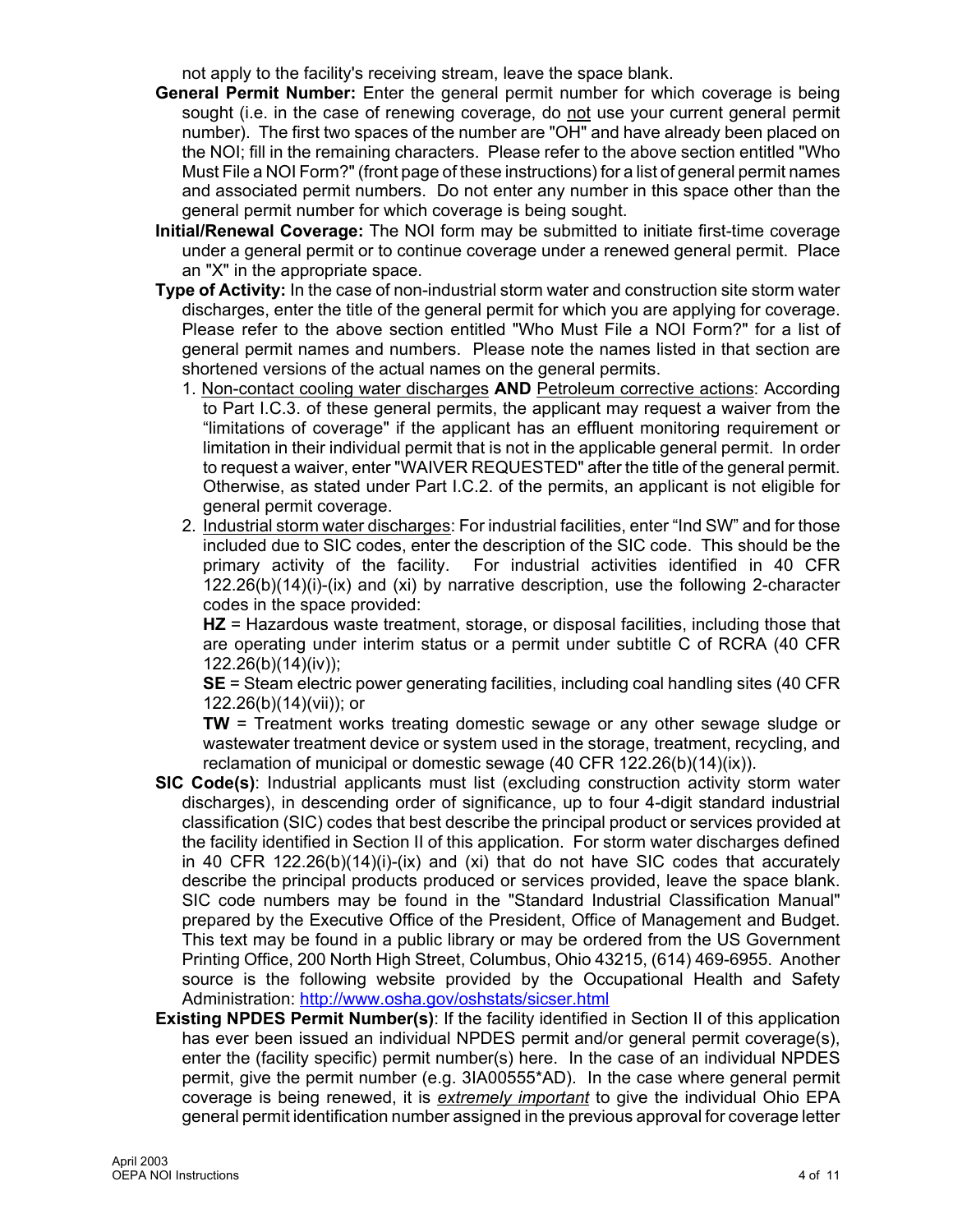received from Ohio EPA. Examples of such numbers are: 0GR009876 (industrial storm water) and 0GN009876 (non-contact cooling water).

- **ODNR Coal Surface Mining Application Number**: For coal surface mining activity general permit applicants only. Enter the **O**hio **D**epartment of **N**atural **R**esources coal mining permit application number here. You must obtain this number from ODNR before submitting this application.
- **Outfall:** This item does not apply to storm water or coal surface mining applicants. List the numbers of the outfalls for which you desire permit coverage. Please enter the outfall numbers as three digits (e.g. 001, 002, etc.). If you have five or more outfalls, please list the additional outfalls on an additional sheet. An outfall is the point source discharge of wastewater leaving your site that will be entering a surface water body and does not enter a sewer system tributary to a publicly-owned sewage treatment plant. An outfall could be a pipe, ditch, channel, or other conveyance leaving your site.
- **Design Flow**: This item does not apply to storm water or coal surface mining applicants. For the corresponding outfall, please indicate in **m**illion **g**allons per **d**ay (MGD) the average design flow of each outfall or each outfall's treatment system (e.g. 100,000 gallons per day (gpd) =  $0.1$  million gallons per day (MGD); in this case, enter  $0.1$  in the space provided). Facilities applying for coverage under the small sanitary general permit shall submit their design flow and an estimated sewage flow rate in gallons per day. The sewage flow rate should be estimated, using Attachment B., and entered on the NOI form on the line directly underneath the design flow.
- **Latitude/Longitude:** This item does not apply to storm water or coal surface mining applicants. Please indicate the latitude and longitude of the point of discharge (outfall) to the nearest 15 seconds (provide coordinates as: degrees minutes seconds using 2 digits in each space; e.g. latitude 40 15 35, longitude 80 41 22; do not use symbols). Latitude/longitude is available from USGS topographical maps (see "Facility Address/Location: IN CASE OF COAL SURFACE MINING OPERATIONS," above, for information on obtaining USGS maps).
- **Other DSW Permits Required:** Identify other Division of Surface Water (DSW) permits that are either pending with DSW or for which you are aware that you need to apply for the facility/site identified on the NOI. This is of particular importance for construction storm water sites. Indicate the type of permit (NPDES, PTI, or 401) and whether it's "pending" with DSW or "yet to apply."
- **Project Start/Completion Dates:** For construction activity and coal surface mining applicants, enter the project approximate start date and estimated completion date for the entire development plan or for final bond release. Provide dates as: month day year using two digits in each space (e.g. September 28, 1994 = 09 28 94); do not use symbols or letters. Applicants for coverage under the small sanitary discharger general permit should include the date that the facility commenced discharging in the space entitled "Project Start Date."
- **Total Land Disturbance (Acres):** For construction activity and coal surface mining applicants only, provide an estimate of the total number of acres of land that will be disturbed during the life of the project. In the case of construction activity, the total area disturbed is to be addressed by the storm water pollution prevention plan which is to have been developed by the time the NOI is submitted to Ohio EPA. Disturbed land is land in which vegetation has been cleared and soils are exposed to storm water.
- **MS4 Drainage Area (square miles):** For MS4 general permit applicants only, provide, in square miles, the area served by the MS4. This information will be used to determine an MS4 operator's annual discharge fee (which will be due annually starting January 30, 2004). The fee is \$100 per square mile of MS4 permitted with a maximum fee of \$10,000 [per Ohio Revised Code 3745.11(L)(6)]. Ohio will send an annual notification regarding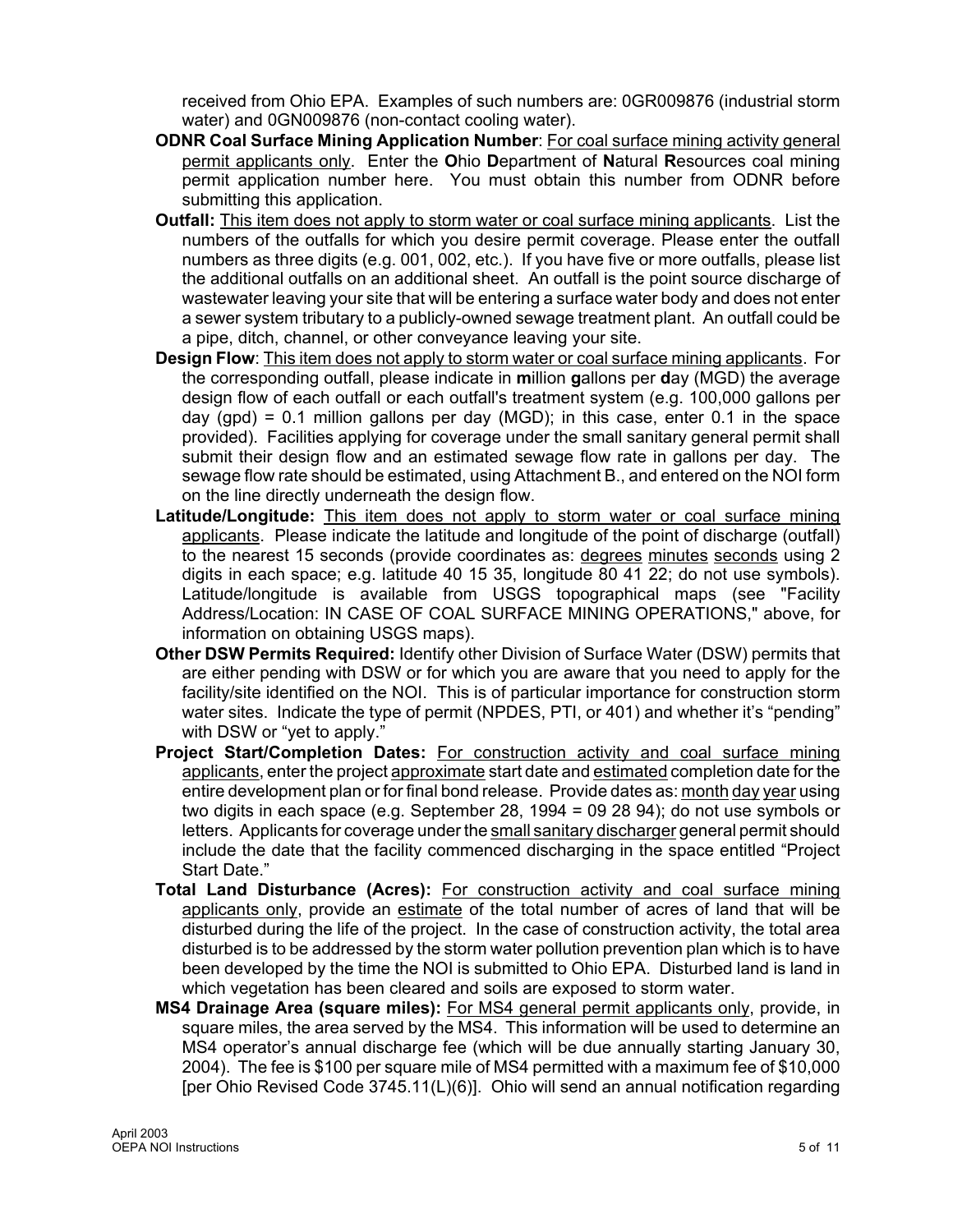an MS4's specific fee prior to it being due.

#### **Payment Information**

A check made payable to "Treasurer, State of Ohio" must accompany all NOI applications. The check number, check amount, and check date must be on the NOI to ensure complete processing. Provide dates as: month day year using two digits in each space (e.g. September 28, 1994 = 09 28 94); do not use symbols. For the appropriate NOI application fee, see Attachment D below.

#### **Certification**

Type or print the name and title of the person who will sign the form. Next, sign and date the form. Federal and State statutes provide for severe penalties for submitting false information on this application form. In the case of co-permittees, attach a separate sheet of paper re-stating the NOI certification statement and each co-permittee is to provide the individual's name, title, name of the entity represented, signature, and date. Federal regulations require this application to be signed as follows:

- For a corporation: by a responsible corporate officer, which means: (1) a president, secretary, treasurer, or vice-president of the corporation in charge of a principal business function, or any other person who performs similar policy or decision making functions for the corporation; or (2) the manager of one or more manufacturing, production, or operating facilities, provided, the manager is authorized to make management decisions which govern the operation of the regulated facility including having the explicit or implicit duty of making major capital investment recommendations and initiating and directing other comprehensive measures to assure long term environmental compliance with environmental laws and regulations; the manager can ensure that the necessary systems are established or actions taken to gather complete and accurate information for permit application requirements; and where authority to sign documents has been assigned or delegated to the manager in accordance with corporate procedures.
- For a partnership or sole proprietorship: by a general partner or the proprietor; respectively, or
- For a municipality, state, or other public facility; by either a principal executive officer, the ranking elected official, or other duly authorized employee.

**For facilities applying for coverage under the Small Sanitary General permit attach, on a separate sheet of paper, a list of the parameters and limits included in the existing individual NPDES permit. Also, indicate the type of treatment used at the facility (extended aeration, lagoon (controlled or continuous discharge) etc.) and whether or not the facility has a requirement to be under the supervision of a certified operator. Also include the results of at least one effluent sample for the parameters in the general permit.**

**Facilities applying for coverage under either small MS4 general permit are required to submit the original NOI and a copy of their storm water management program (SWMP) to Ohio EPA's Central Office, Office of Fiscal Administration, P.O. Box 1049, Columbus, Ohio 43216- 1049 and a copy of the NOI and SWMP to the Ohio EPA at the appropriate district office, DSW - Storm Water (see page 10 for the appropriate district office and mailing address).**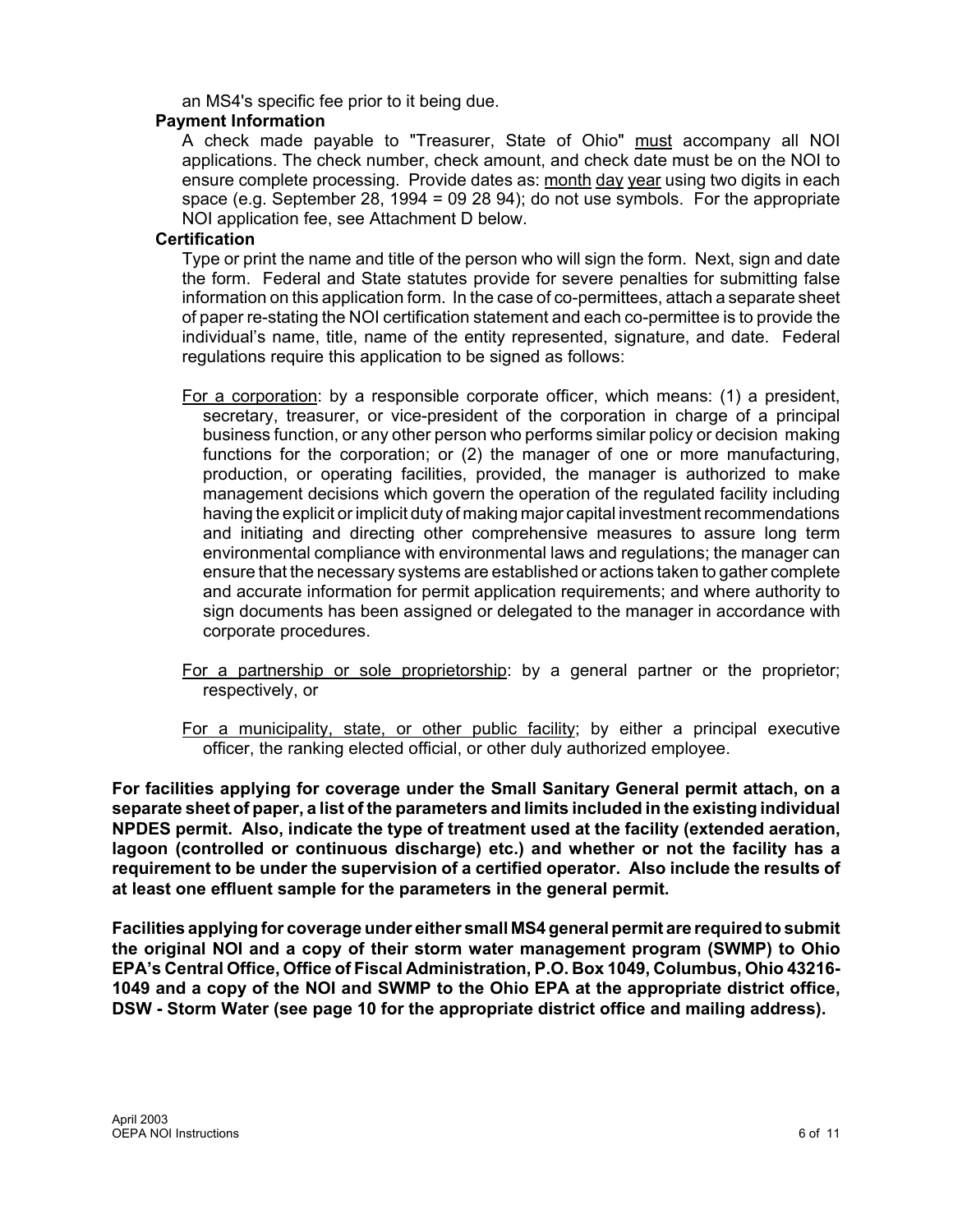#### **Attachment A**

If the discharge is to one of the following named river segments or to a tributary within 1,000 feet of one of the segments, enter the river code in the space provided on the form.

| River/Stream<br>Segment Code           | River/Stream Segment                                                                                                                                                                                                                                                                                                                                                                                                                                                                                                                                                                  |
|----------------------------------------|---------------------------------------------------------------------------------------------------------------------------------------------------------------------------------------------------------------------------------------------------------------------------------------------------------------------------------------------------------------------------------------------------------------------------------------------------------------------------------------------------------------------------------------------------------------------------------------|
| S01<br>S02<br>S03                      | Little Miami River<br>Clermont County line at Loveland to headwaters, including North Fork<br>Clermont County line at Loveland to confluence with East Fork<br>From confluence with East Fork to Ohio River                                                                                                                                                                                                                                                                                                                                                                           |
| S11                                    | Sandusky River<br>U.S. Route 30 in Upper Sandusky to Roger Young Memorial Park in Fremont                                                                                                                                                                                                                                                                                                                                                                                                                                                                                             |
| S21                                    | Olentangy River<br>Delaware Dam to Wilson Bridge Road in Worthington                                                                                                                                                                                                                                                                                                                                                                                                                                                                                                                  |
| W31<br>W32<br>W33<br>S31<br>S32<br>S33 | Little Beaver Creek<br>West Fork from 1/4 mile downstream from Township Road 914 to confluence with Middle Fork<br>North Fork from Township Road 952 to confluence with Little Beaver Creek<br>Little Beaver Creek from confluence of West and Middle Forks downstream to<br>3/4 mile north of Grimm's Bridge<br>North Fork from Ohio-Pennsylvania line downstream to Jackman Road<br>Middle Fork from Elkton road (Township Road 901) downstream to confluence with West Fork<br>Little Beaver Creek from 3/4 mile north of Grimm's Bridge downstream to Harpersfield covered bridge |
| W41<br>S41                             | <b>Grand River</b><br>From Harpersfield covered bridge downstream to Norfolk and Western Railroad trestle south of<br>Painesville<br>From State Route 322 bridge in Astabula County downstream to Harpersfield covered bridge                                                                                                                                                                                                                                                                                                                                                         |
| S51                                    | Upper Cuyahoga River<br>Troy-Burton Township line in Geauga County to US Route 14                                                                                                                                                                                                                                                                                                                                                                                                                                                                                                     |
| S61<br>R61                             | Maumee River<br>Ohio-Indiana line to State Route 24 bridge west of Defiance<br>State Route 24 bridge west of Defiance to US Route 25 bridge near Perrysburg                                                                                                                                                                                                                                                                                                                                                                                                                           |
| R71<br>S71<br>S72                      | <b>Stillwater River System</b><br>Englewood Dam to confluence with Great Miami River<br>Stillwater River from Riffle Road bridge in Darke County to Englewood Dam<br>Greenville Creek from the Ohio-Indiana line to the confluence with the Stillwater                                                                                                                                                                                                                                                                                                                                |
| S81<br>S82<br>S83                      | Chagrin River<br>Aurora Branch from State Route 82 bridge downstream to confluence with Chagrin<br>Chagrin River from confluence with Aurora Branch downstream to State Route 6 bridge<br>East Branch from Heath Road bridge downstream to confluence with Chagrin                                                                                                                                                                                                                                                                                                                    |
| S91<br>S92                             | Big and Little Darby Creeks<br>Big Darby Creek from the Champaign-Union County line downstream to the Conrail railroad trestle<br>and from the confluence with the Little Darby Creek downstream to the Scioto River<br>Little Darby Creek from the Lafayette-Plain City Road bridge downstream to within 0.8 mile from the<br>confluence with Big Darby Creek                                                                                                                                                                                                                        |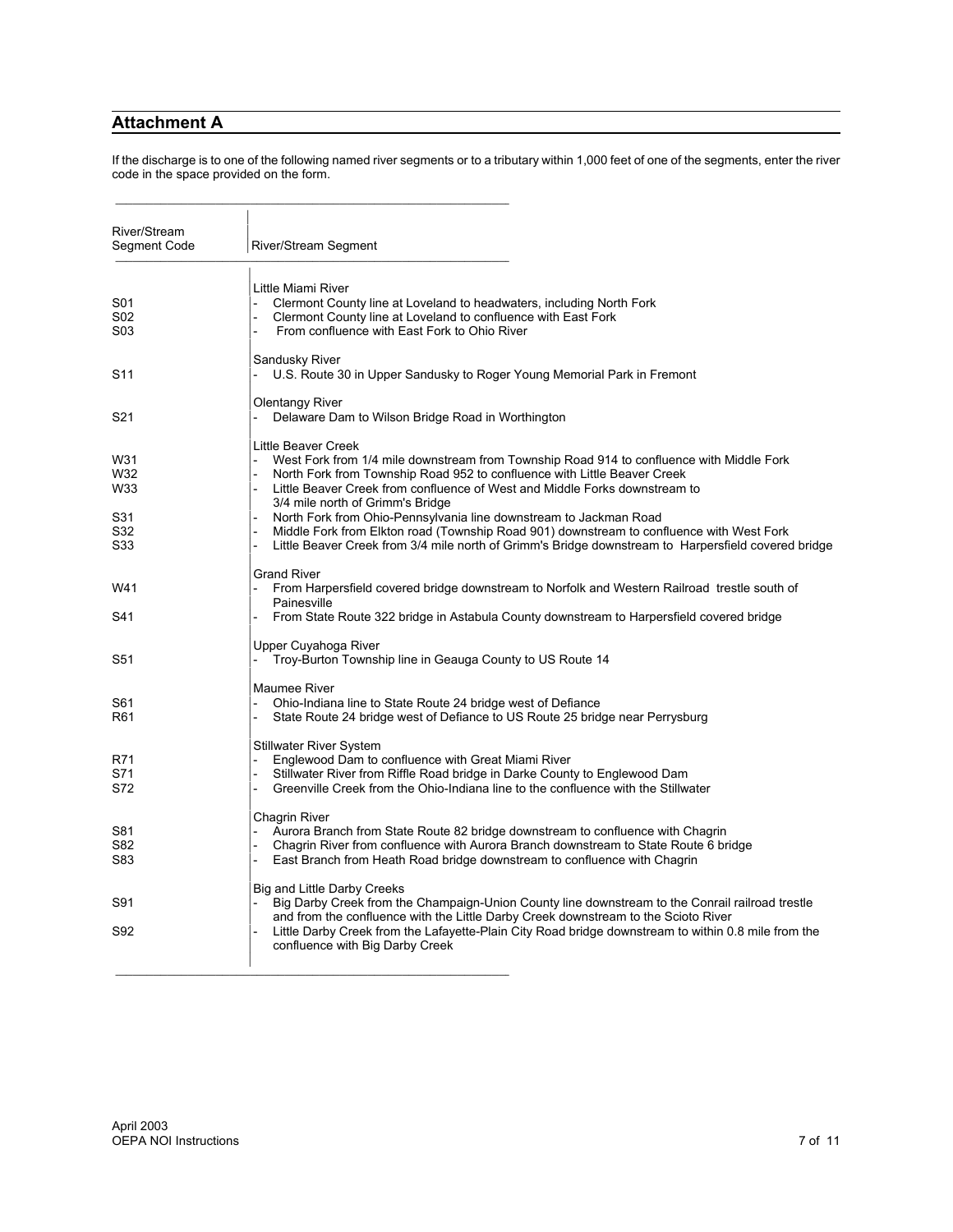## **Attachment B**

## **ESTIMATING SEWAGE FLOW RATE**

These estimated flows are empirical and are intended for estimating average flow rates

| <b>PLACE</b>                                                                                                                                                                                                                                               | <b>ESTIMATED SEWAGE FLOW</b><br>(Gallons Per Day)                                                              |  |
|------------------------------------------------------------------------------------------------------------------------------------------------------------------------------------------------------------------------------------------------------------|----------------------------------------------------------------------------------------------------------------|--|
| Apartments                                                                                                                                                                                                                                                 | 250 one-bedroom<br>300 two- bedroom<br>350 three-bedroom                                                       |  |
| Assembly Halls <sup>a</sup>                                                                                                                                                                                                                                | 2 per seat                                                                                                     |  |
| Beauty Shop, Styling Salon                                                                                                                                                                                                                                 | 200 per basin                                                                                                  |  |
| Bowling Alleys (no food service) <sup>a</sup>                                                                                                                                                                                                              | 75 per lane                                                                                                    |  |
| Churches (small) <sup>a</sup>                                                                                                                                                                                                                              | 3-5 per sanctuary seat                                                                                         |  |
| Churches (large with kitchen) <sup>b</sup>                                                                                                                                                                                                                 | 5-7 per sanctuary seat                                                                                         |  |
| <b>Country Clubs</b>                                                                                                                                                                                                                                       | 50 per member                                                                                                  |  |
| Dance Halls <sup>a</sup>                                                                                                                                                                                                                                   | 2 per person                                                                                                   |  |
| Doctors/Dentists                                                                                                                                                                                                                                           | 75 per doctor<br>20 per employee<br>10 per patient                                                             |  |
| <b>Drive-Inn Theaters</b>                                                                                                                                                                                                                                  | 5 per car space                                                                                                |  |
| Factories (no showers)                                                                                                                                                                                                                                     | 25 per employee                                                                                                |  |
| Factories (with showers)                                                                                                                                                                                                                                   | 35 per employee                                                                                                |  |
| <b>Food Service Operations</b><br>Ordinary Restaurant (not 24-hour)<br>24-Hour Restaurant<br><b>Banquet Rooms</b><br><b>Restaurant Along Freeway</b><br>Tavern (very little food service)<br>Curb Service (drive-in)<br><b>Vending Machine Restaurants</b> | 70 per seat<br>100 per seat<br>10 per seat<br>200 per seat<br>70 per seat<br>100 per car space<br>100 per seat |  |
| Homes in Subdivision                                                                                                                                                                                                                                       | 400 per dwelling                                                                                               |  |
| Hospitals (no resident personnel) <sup>b</sup>                                                                                                                                                                                                             | 300 per bed                                                                                                    |  |
| Institutions (residents) <sup>b</sup>                                                                                                                                                                                                                      | 100 per person                                                                                                 |  |
| Non-Industrial Laundries (coin-operated)                                                                                                                                                                                                                   | 400 per standard size machine                                                                                  |  |
| Marinas (restrooms and showers only)                                                                                                                                                                                                                       | 15 per boat mooring/slip/dock                                                                                  |  |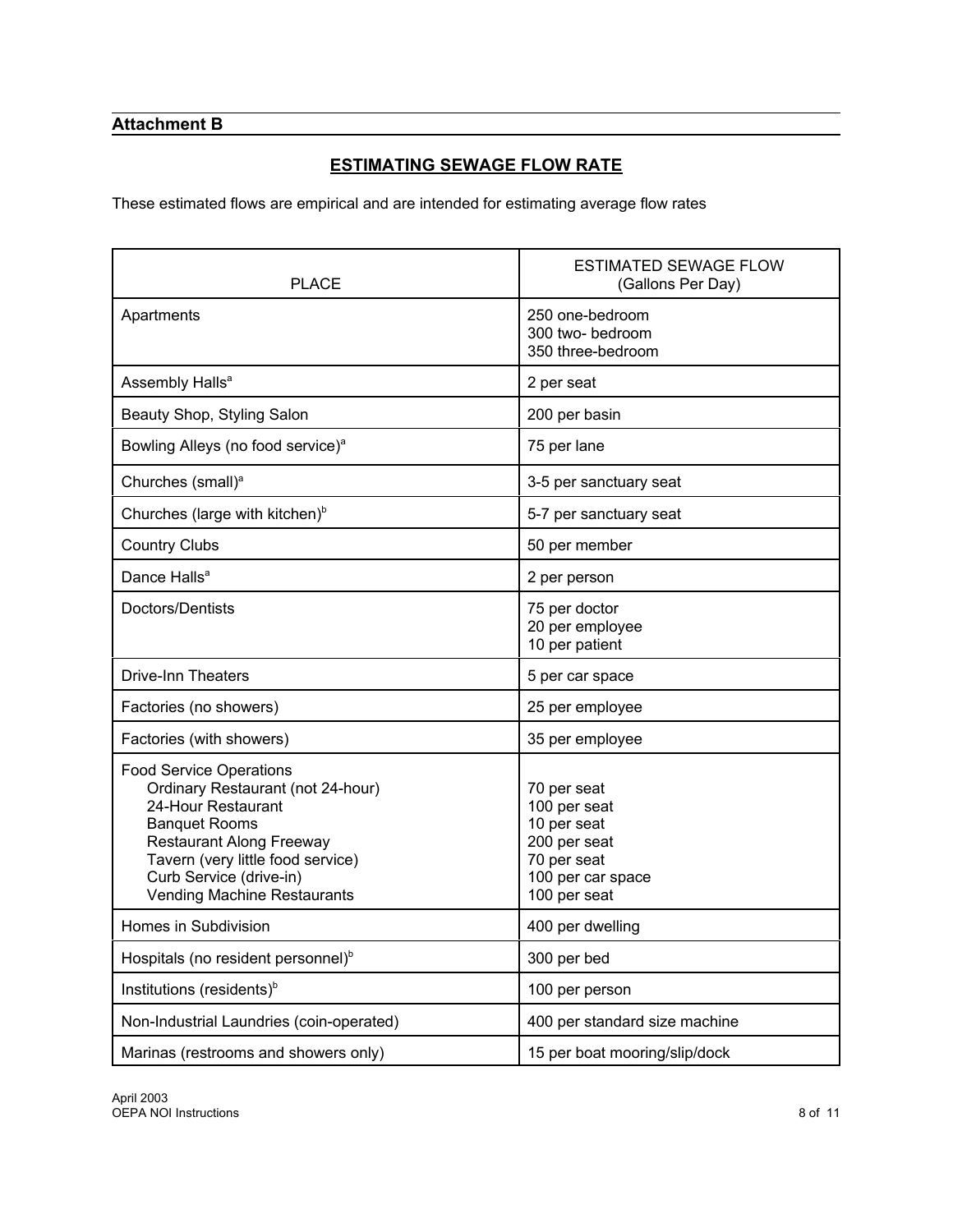| <b>PLACE</b>                                                              | <b>ESTIMATED SEWAGE FLOW</b><br>(Gallons Per Day)                                                        |  |
|---------------------------------------------------------------------------|----------------------------------------------------------------------------------------------------------|--|
| Migrant Labor Camps <sup>c</sup>                                          | 50 per person                                                                                            |  |
| <b>Mobile Home Parks</b>                                                  | 300 per mobile home space                                                                                |  |
| <b>Motels</b>                                                             | 100 per unit                                                                                             |  |
| Nursing and Rest Homes <sup>b</sup>                                       | 200 per patient at 200 ppm BOD <sub>5</sub><br>100 per resident employee<br>50 per non-resident employee |  |
| <b>Office Buildings</b>                                                   | 20 per employee                                                                                          |  |
| Recreational Vehicle Dumping Stations                                     | <b>Consult District Office</b>                                                                           |  |
| Recreational Vehicle Parks and Camps                                      | See DSW Policy 0200.007                                                                                  |  |
| <b>Retail Stores</b>                                                      | 20 per employee                                                                                          |  |
| Elementary <sup>b</sup><br>Schools -<br>High and Junior High <sup>b</sup> | 15 per pupil<br>20 per pupil                                                                             |  |
| <b>Service Stations</b>                                                   | 1000 first bay or pump island<br>500 additional bay or pump island                                       |  |
| Shopping Centers (no food service/laundries) <sup>d</sup>                 | 0.2 per sq.ft. of floor space                                                                            |  |
| <b>Swimming Pools</b><br>(average)<br>(with hot water showers)            | 3-5 per swimmer (design load)<br>5-7 per swimmer (design load)                                           |  |
| <b>Vacation Cottages</b>                                                  | 50 per person                                                                                            |  |
| Veterinarians and Animal Hospitals <sup>e</sup>                           | 100 per run<br>10 per cage<br>20 per employee                                                            |  |
| Youth and Recreation Camps <sup>b</sup>                                   | 50 per person                                                                                            |  |
| <sup>a</sup> Food service waste not included.                             |                                                                                                          |  |

<sup>a</sup> Food service waste not included.<br><sup>b</sup> Food service waste included, but without garbage grinders.<br><sup>c</sup> 20 gallons per day if vault latrine is used for toilet wastes.<br><sup>d</sup> All laundries or other high flow or high strength u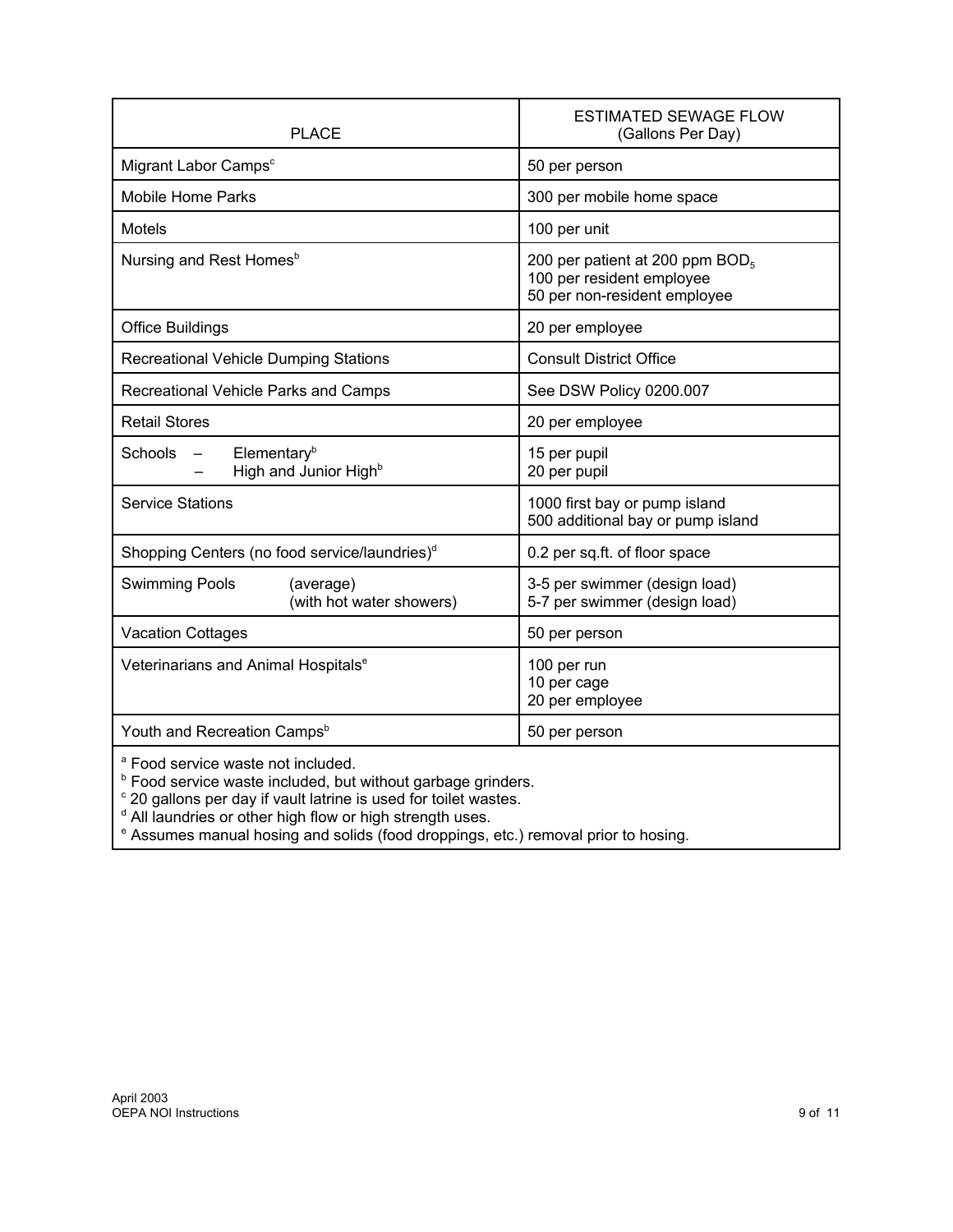



#### **DISTRICT OFFICES**

- **CDO Central District Office** 3232 Alum Creek Drive Columbus, Ohio 43207-3417<br>(614) 728-3778
- **NEDO** Northeast District Office 2110 E. Aurora Road<br>Twinsburg, Ohio 44087  $(330)$  963-1200
- NWDO Northwest District Office<br>347 North Dunbridge Road P.O. Box 466 Bowling Green, Ohio 43402 (419) 352-8461

SEDO Southeast District Office<br>2195 Front Street Logan, Ohio 43138  $(7\bar{4}0)385 - 8501$ 

SWDO Southwest District Office<br>401 East Fifth Street Dayton, Ohio 45402-2911  $(937285 - 6357)$